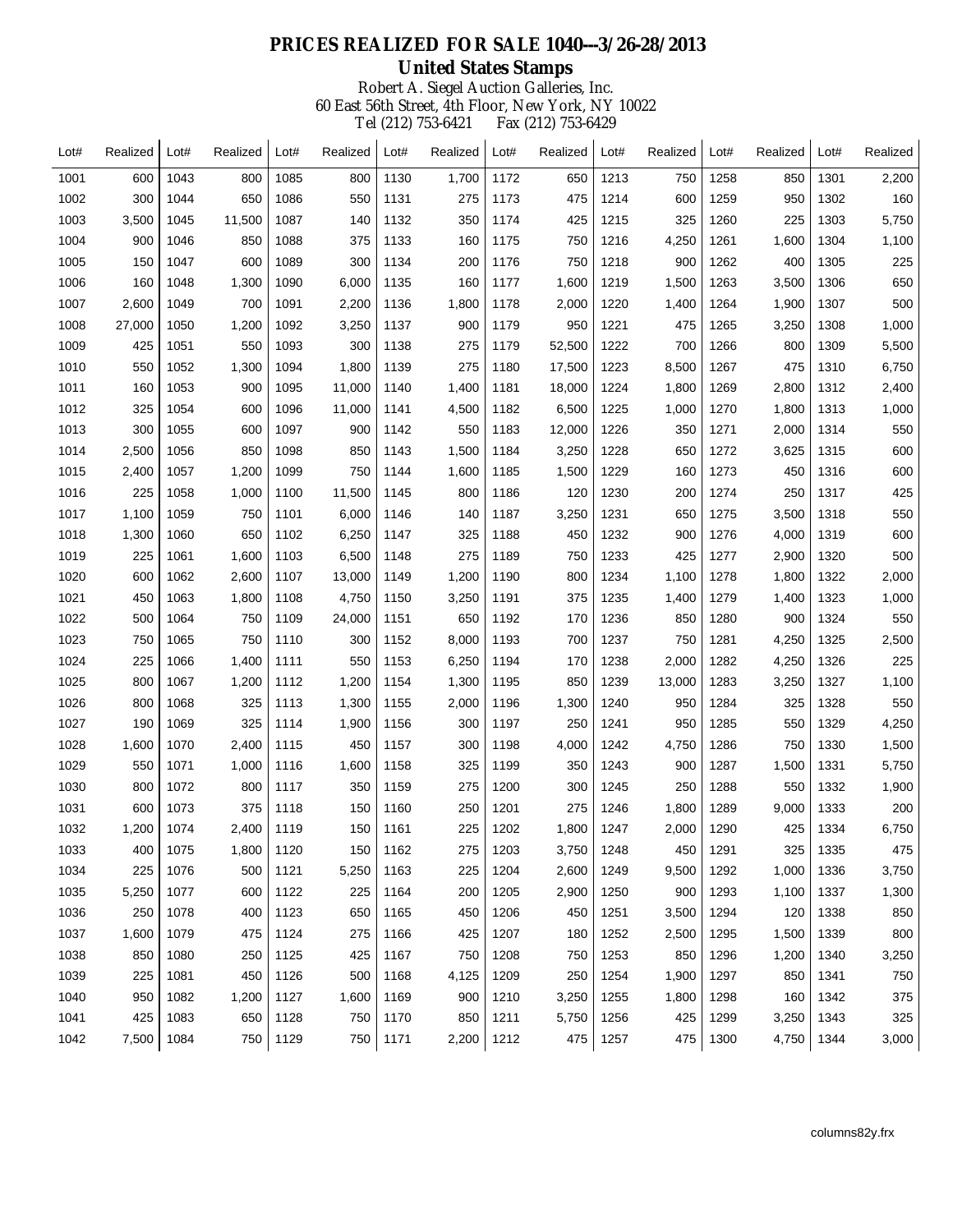| Lot# | Realized | Lot# | Realized | Lot# | Realized | Lot# | Realized | Lot# | Realized | Lot# | Realized | Lot# | Realized | Lot# | Realized |
|------|----------|------|----------|------|----------|------|----------|------|----------|------|----------|------|----------|------|----------|
| 1345 | 1,400    | 1388 | 2,200    | 1431 | 4,250    | 1473 | 1,500    | 1515 | 950      | 1560 | 700      | 1602 | 750      | 1644 | 850      |
| 1346 | 1,400    | 1389 | 500      | 1432 | 2,100    | 1474 | 1,900    | 1516 | 750      | 1561 | 1,700    | 1603 | 2,500    | 1645 | 400      |
| 1347 | 12,000   | 1390 | 1,500    | 1433 | 850      | 1475 | 275      | 1517 | 1,200    | 1562 | 2,300    | 1604 | 2,600    | 1646 | 450      |
| 1348 | 950      | 1391 | 1,600    | 1434 | 190      | 1476 | 1,300    | 1518 | 375      | 1563 | 190      | 1605 | 1,100    | 1647 | 5,000    |
| 1349 | 3,250    | 1392 | 375      | 1435 | 800      | 1477 | 1,100    | 1519 | 375      | 1564 | 700      | 1606 | 850      | 1648 | 700      |
| 1350 | 3,500    | 1393 | 225      | 1436 | 550      | 1478 | 375      | 1520 | 600      | 1565 | 650      | 1607 | 2,900    | 1649 | 900      |
| 1351 | 1,600    | 1394 | 425      | 1437 | 450      | 1479 | 2,300    | 1521 | 200      | 1566 | 650      | 1608 | 1,000    | 1650 | 500      |
| 1352 | 950      | 1395 | 170      | 1438 | 350      | 1480 | 350      | 1522 | 400      | 1567 | 400      | 1609 | 3,250    | 1651 | 325      |
| 1353 | 2,300    | 1396 | 750      | 1439 | 1,800    | 1481 | 650      | 1523 | 160      | 1568 | 1,000    | 1610 | 5,500    | 1652 | 350      |
| 1354 | 5,750    | 1397 | 1,600    | 1440 | 375      | 1482 | 600      | 1525 | 400      | 1569 | 1,200    | 1611 | 1,000    | 1653 | 225      |
| 1355 | 2,100    | 1398 | 8,000    | 1441 | 425      | 1483 | 1,700    | 1526 | 2,500    | 1570 | 2,100    | 1612 | 900      | 1654 | 275      |
| 1356 | 4,000    | 1399 | 1,400    | 1442 | 2,600    | 1484 | 3,750    | 1527 | 350      | 1571 | 1,200    | 1613 | 3,500    | 1655 | 900      |
| 1357 | 2,600    | 1400 | 850      | 1443 | 4,000    | 1485 | 750      | 1528 | 750      | 1572 | 1,300    | 1614 | 3,000    | 1656 | 550      |
| 1358 | 3,750    | 1401 | 1,400    | 1444 | 1,750    | 1486 | 1,800    | 1529 | 700      | 1573 | 1,900    | 1615 | 3,250    | 1657 | 475      |
| 1359 | 225      | 1402 | 1,000    | 1445 | 550      | 1487 | 2,600    | 1530 | 1,500    | 1574 | 2,500    | 1616 | 1,200    | 1658 | 550      |
| 1360 | 650      | 1403 | 800      | 1446 | 450      | 1488 | 850      | 1531 | 650      | 1575 | 1,500    | 1617 | 1,100    | 1659 | 5,000    |
| 1361 | 550      | 1405 | 190      | 1447 | 1,100    | 1489 | 425      | 1532 | 375      | 1576 | 3,250    | 1618 | 9,000    | 1661 | 1,100    |
| 1362 | 3,250    | 1406 | 550      | 1448 | 900      | 1490 | 2,100    | 1533 | 1,200    | 1577 | 1,500    | 1619 | 450      | 1662 | 650      |
| 1363 | 3,250    | 1407 | 550      | 1449 | 375      | 1491 | 950      | 1534 | 650      | 1578 | 750      | 1620 | 600      | 1663 | 425      |
| 1364 | 1,700    | 1408 | 550      | 1450 | 375      | 1492 | 375      | 1535 | 650      | 1579 | 800      | 1621 | 1,500    | 1664 | 350      |
| 1365 | 750      | 1409 | 750      | 1451 | 1,600    | 1493 | 800      | 1536 | 400      | 1580 | 2,500    | 1622 | 500      | 1665 | 800      |
| 1366 | 950      | 1410 | 110      | 1452 | 2,000    | 1494 | 550      | 1537 | 160      | 1581 | 550      | 1623 | 1,200    | 1666 | 400      |
| 1367 | 550      | 1411 | 750      | 1453 | 1,100    | 1495 | 1,200    | 1539 | 750      | 1582 | 800      | 1624 | 10,500   | 1667 | 425      |
| 1368 | 2,700    | 1412 | 475      | 1454 | 550      | 1496 | 750      | 1540 | 375      | 1583 | 140      | 1625 | 550      | 1668 | 1,500    |
| 1369 | 1,200    | 1413 | 5,000    | 1455 | 650      | 1497 | 400      | 1541 | 15,500   | 1584 | 3,250    | 1626 | 600      | 1669 | 750      |
| 1370 | 450      | 1414 | 700      | 1456 | 650      | 1498 | 1,600    | 1543 | 32,500   | 1585 | 1,100    | 1627 | 3,500    | 1670 | 1,300    |
| 1371 | 250      | 1415 | 2,400    | 1457 | 300      | 1499 | 850      | 1544 | 5,250    | 1586 | 250      | 1628 | 1,200    | 1671 | 3,750    |
| 1372 | 650      | 1416 | 225      | 1458 | 750      | 1500 | 550      | 1545 | 250      | 1587 | 350      | 1629 | 2,000    | 1672 | 475      |
| 1373 | 250      | 1417 | 750      | 1459 | 600      | 1501 | 375      | 1546 | 5,750    | 1588 | 600      | 1630 | 300      | 1673 | 17,500   |
| 1374 | 2,100    | 1418 | 350      | 1460 | 550      | 1502 | 55,000   | 1547 | 1,250    | 1589 | 400      | 1631 | 1,300    | 1674 | 600      |
| 1375 | 1,700    | 1419 | 375      | 1461 | 325      | 1503 | 5,750    | 1548 | 12,500   | 1590 | 1,100    | 1632 | 2,500    | 1675 | 425      |
| 1376 | 700      | 1420 | 550      | 1462 | 225      | 1504 | 2,700    | 1549 | 1,800    | 1591 | 425      | 1633 | 1,200    | 1676 | 450      |
| 1377 | 600      | 1421 | 4,250    | 1463 | 130      | 1505 | 1,300    | 1550 | 1,650    | 1592 | 350      | 1634 | 400      | 1677 | 1,000    |
| 1378 | 2,900    | 1422 | 2,100    | 1464 | 1,200    | 1506 | 350      | 1551 | 2,700    | 1593 | 450      | 1635 | 225      | 1678 | 450      |
| 1379 | 375      | 1423 | 1,500    | 1465 | 450      | 1507 | 400      | 1552 | 2,400    | 1594 | 1,800    | 1636 | 5,500    | 1680 | 1,100    |
| 1380 | 2,200    | 1424 | 850      | 1466 | 2,100    | 1508 | 900      | 1553 | 4,250    | 1595 | 475      | 1637 | 9,000    | 1681 | 1,800    |
| 1381 | 5,000    | 1425 | 475      | 1467 | 1,100    | 1509 | 450      | 1554 | 2,700    | 1596 | 650      | 1638 | 250      | 1682 | 4,500    |
| 1383 | 550      | 1426 | 700      | 1468 | 400      | 1510 | 6,250    | 1555 | 700      | 1597 | 900      | 1639 | 300      | 1683 | 950      |
| 1384 | 850      | 1427 | 600      | 1469 | 475      | 1511 | 650      | 1556 | 2,600    | 1598 | 1,800    | 1640 | 700      | 1684 | 275      |
| 1385 | 350      | 1428 | 950      | 1470 | 650      | 1512 | 425      | 1557 | 8,500    | 1599 | 1,000    | 1641 | 13,000   | 1685 | 425      |
| 1386 | 200      | 1429 | 4,000    | 1471 | 375      | 1513 | 1,300    | 1558 | 4,250    | 1600 | 15,500   | 1642 | 750      | 1686 | 375      |
| 1387 | 6,000    | 1430 | 1,000    | 1472 | 385      | 1514 | 600      | 1559 | 1,500    | 1601 | 1,900    | 1643 | 850      | 1687 | 1,000    |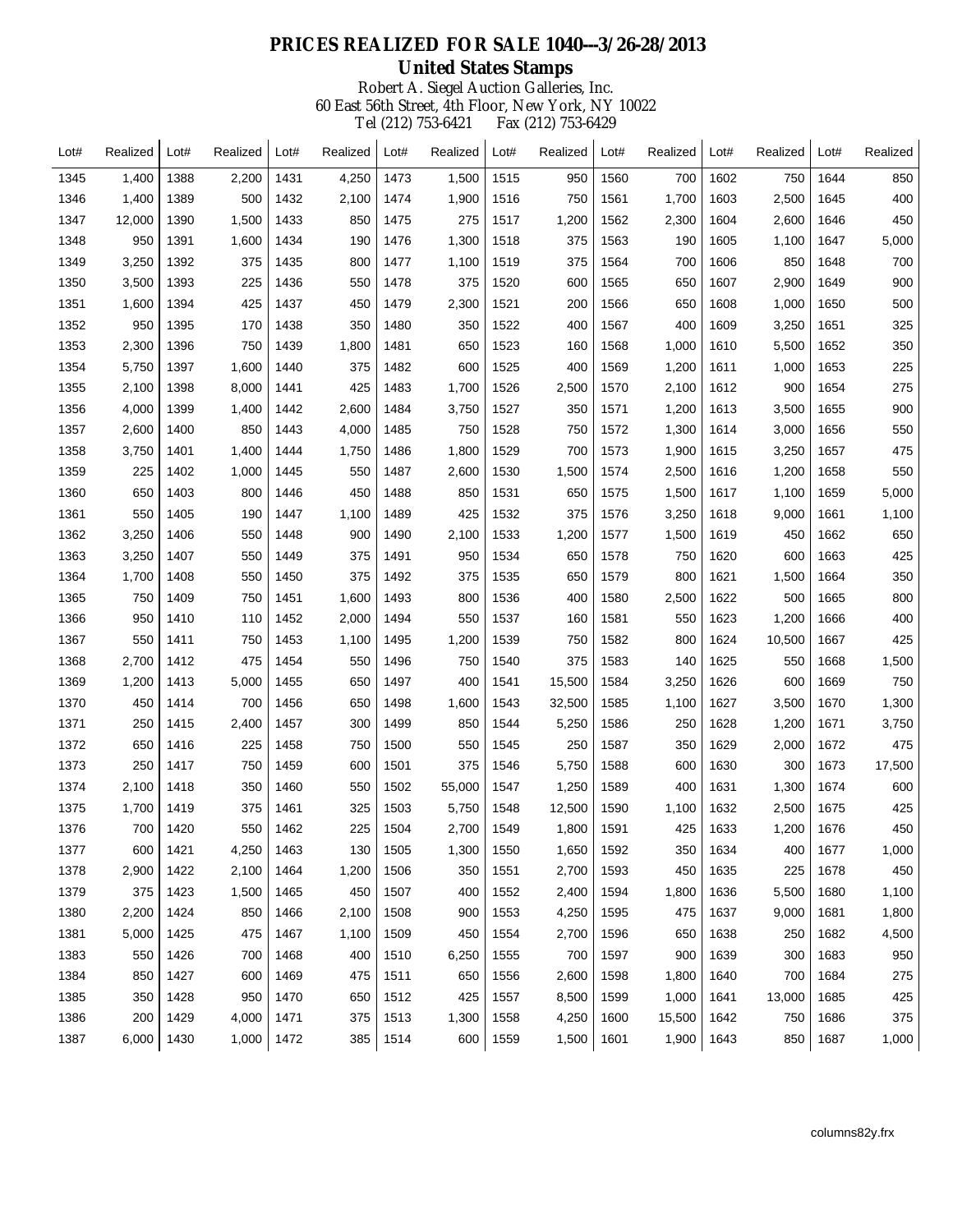| Lot# | Realized | Lot# | Realized | Lot# | Realized | Lot# | Realized | Lot# | Realized | Lot# | Realized | Lot# | Realized | Lot# | Realized |
|------|----------|------|----------|------|----------|------|----------|------|----------|------|----------|------|----------|------|----------|
| 1688 | 900      | 1731 | 24,000   | 1774 | 450      | 1816 | 1,200    | 1859 | 2,000    | 1906 | 1,250    | 1952 | 7,500    | 1995 | 650      |
| 1689 | 5,750    | 1732 | 2,500    | 1775 | 850      | 1817 | 200      | 1860 | 550      | 1907 | 200      | 1953 | 1,300    | 1996 | 850      |
| 1690 | 450      | 1733 | 5,750    | 1776 | 425      | 1818 | 275      | 1861 | 450      | 1909 | 250      | 1954 | 275      | 1997 | 375      |
| 1691 | 475      | 1734 | 1,900    | 1777 | 1,100    | 1819 | 800      | 1862 | 1,700    | 1910 | 750      | 1955 | 170      | 1999 | 11,500   |
| 1692 | 450      | 1735 | 3,250    | 1778 | 450      | 1820 | 150      | 1863 | 700      | 1911 | 300      | 1956 | 550      | 2000 | 550      |
| 1693 | 1,300    | 1737 | 550      | 1779 | 1,000    | 1821 | 400      | 1864 | 400      | 1912 | 850      | 1957 | 1,400    | 2001 | 400      |
| 1694 | 3,500    | 1738 | 1,900    | 1780 | 2,000    | 1822 | 350      | 1865 | 1,500    | 1913 | 1,100    | 1958 | 700      | 2002 | 250      |
| 1695 | 350      | 1739 | 2,700    | 1781 | 475      | 1823 | 130      | 1866 | 11,500   | 1914 | 375      | 1959 | 475      | 2003 | 475      |
| 1696 | 2,000    | 1740 | 2,100    | 1782 | 750      | 1824 | 2,100    | 1867 | 475      | 1916 | 500      | 1960 | 1,200    | 2004 | 350      |
| 1697 | 325      | 1741 | 4,750    | 1783 | 325      | 1825 | 1,900    | 1868 | 1,250    | 1917 | 1,000    | 1961 | 575      | 2005 | 650      |
| 1698 | 375      | 1742 | 1,800    | 1784 | 700      | 1827 | 250      | 1869 | 475      | 1918 | 9,500    | 1962 | 170      | 2007 | 750      |
| 1699 | 1,800    | 1743 | 1,800    | 1785 | 450      | 1828 | 950      | 1870 | 750      | 1919 | 250      | 1963 | 250      | 2008 | 200      |
| 1700 | 325      | 1744 | 1,000    | 1786 | 650      | 1829 | 325      | 1871 | 7,500    | 1920 | 1,000    | 1964 | 3,250    | 2009 | 225      |
| 1701 | 850      | 1745 | 1,500    | 1787 | 1,000    | 1830 | 375      | 1872 | 21,000   | 1921 | 425      | 1965 | 180      | 2010 | 200      |
| 1702 | 850      | 1746 | 450      | 1788 | 400      | 1831 | 550      | 1873 | 15,500   | 1922 | 1,700    | 1966 | 140      | 2011 | 750      |
| 1703 | 550      | 1747 | 120      | 1789 | 425      | 1832 | 600      | 1874 | 7,500    | 1923 | 1,600    | 1967 | 850      | 2012 | 200      |
| 1704 | 60       | 1748 | 160      | 1790 | 550      | 1833 | 550      | 1875 | 550      | 1924 | 850      | 1968 | 9,000    | 2013 | 600      |
| 1705 | 3,750    | 1749 | 800      | 1791 | 2,000    | 1834 | 150      | 1876 | 3,750    | 1925 | 425      | 1969 | 5,500    | 2014 | 1,400    |
| 1706 | 275      | 1750 | 650      | 1792 | 475      | 1835 | 600      | 1877 | 650      | 1926 | 275      | 1970 | 475      | 2015 | 250      |
| 1707 | 700      | 1751 | 500      | 1793 | 750      | 1836 | 500      | 1879 | 1,500    | 1928 | 750      | 1971 | 1,000    | 2016 | 450      |
| 1708 | 275      | 1752 | 140      | 1794 | 900      | 1837 | 300      | 1880 | 450      | 1929 | 225      | 1972 | 150      | 2017 | 550      |
| 1709 | 400      | 1753 | 3,100    | 1795 | 225      | 1838 | 500      | 1881 | 1,000    | 1930 | 350      | 1973 | 475      | 2018 | 3,750    |
| 1710 | 5,000    | 1754 | 650      | 1796 | 130      | 1839 | 2,000    | 1882 | 1,100    | 1931 | 325      | 1974 | 225      | 2019 | 375      |
| 1711 | 18,500   | 1755 | 325      | 1797 | 225      | 1840 | 700      | 1883 | 140      | 1932 | 200      | 1975 | 400      | 2020 | 575      |
| 1712 | 375      | 1756 | 2,100    | 1798 | 1,100    | 1841 | 325      | 1884 | 600      | 1933 | 350      | 1976 | 550      | 2021 | 375      |
| 1713 | 700      | 1757 | 900      | 1799 | 425      | 1842 | 1,600    | 1885 | 275      | 1934 | 1,000    | 1977 | 400      | 2022 | 110      |
| 1714 | 250      | 1758 | 1,900    | 1800 | 700      | 1843 | 1,600    | 1887 | 500      | 1935 | 2,700    | 1978 | 850      | 2023 | 800      |
| 1715 | 450      | 1759 | 375      | 1801 | 90,000   | 1844 | 400      | 1888 | 425      | 1936 | 4,875    | 1979 | 425      | 2024 | 400      |
| 1716 | 650      | 1760 | 500      | 1802 | 1,300    | 1845 | 325      | 1889 | 275      | 1937 | 8,500    | 1981 | 425      | 2025 | 800      |
| 1717 | 375      | 1761 | 550      | 1803 | 160      | 1846 | 850      | 1890 | 550      | 1938 | 850      | 1982 | 1,300    | 2027 | 425      |
| 1719 | 190      | 1762 | 190      | 1804 | 2,000    | 1847 | 1,100    | 1892 | 850      | 1939 | 850      | 1983 | 375      | 2028 | 925      |
| 1720 | 750      | 1763 | 180      | 1805 | 450      | 1848 | 325      | 1893 | 500      | 1940 | 160      | 1984 | 425      | 2029 | 325      |
| 1721 | 375      | 1764 | 1,200    | 1806 | 650      | 1849 | 1,300    | 1894 | 500      | 1941 | 625      | 1985 | 375      | 2030 | 1,300    |
| 1722 | 900      | 1765 | 500      | 1807 | 225      | 1850 | 1,000    | 1895 | 225      | 1942 | 550      | 1986 | 650      | 2031 | 225      |
| 1723 | 950      | 1766 | 400      | 1808 | 2,200    | 1851 | 1,300    | 1896 | 250      | 1943 | 160      | 1987 | 1,100    | 2032 | 2,000    |
| 1724 | 4,000    | 1767 | 375      | 1809 | 150      | 1852 | 900      | 1897 | 1,100    | 1944 | 1,200    | 1988 | 1,300    | 2033 | 1,700    |
| 1725 | 450      | 1768 | 2,000    | 1810 | 225      | 1853 | 1,100    | 1898 | 600      | 1945 | 300      | 1989 | 950      | 2034 | 250      |
| 1726 | 200      | 1769 | 350      | 1811 | 1,000    | 1854 | 600      | 1899 | 900      | 1946 | 225      | 1990 | 120      | 2036 | 325      |
| 1727 | 600      | 1770 | 475      | 1812 | 3,250    | 1855 | 400      | 1900 | 475      | 1947 | 1,100    | 1991 | 250      | 2037 | 600      |
| 1728 | 1,100    | 1771 | 650      | 1813 | 2,100    | 1856 | 800      | 1901 | 275      | 1948 | 2,700    | 1992 | 225      | 2038 | 325      |
| 1729 | 550      | 1772 | 550      | 1814 | 850      | 1857 | 1,900    | 1902 | 1,500    | 1949 | 950      | 1993 | 450      | 2039 | 650      |
| 1730 | 2,500    | 1773 | 1,900    | 1815 | 425      | 1858 | 2,300    | 1904 | 1,500    | 1951 | 225      | 1994 | 275      | 2040 | 100      |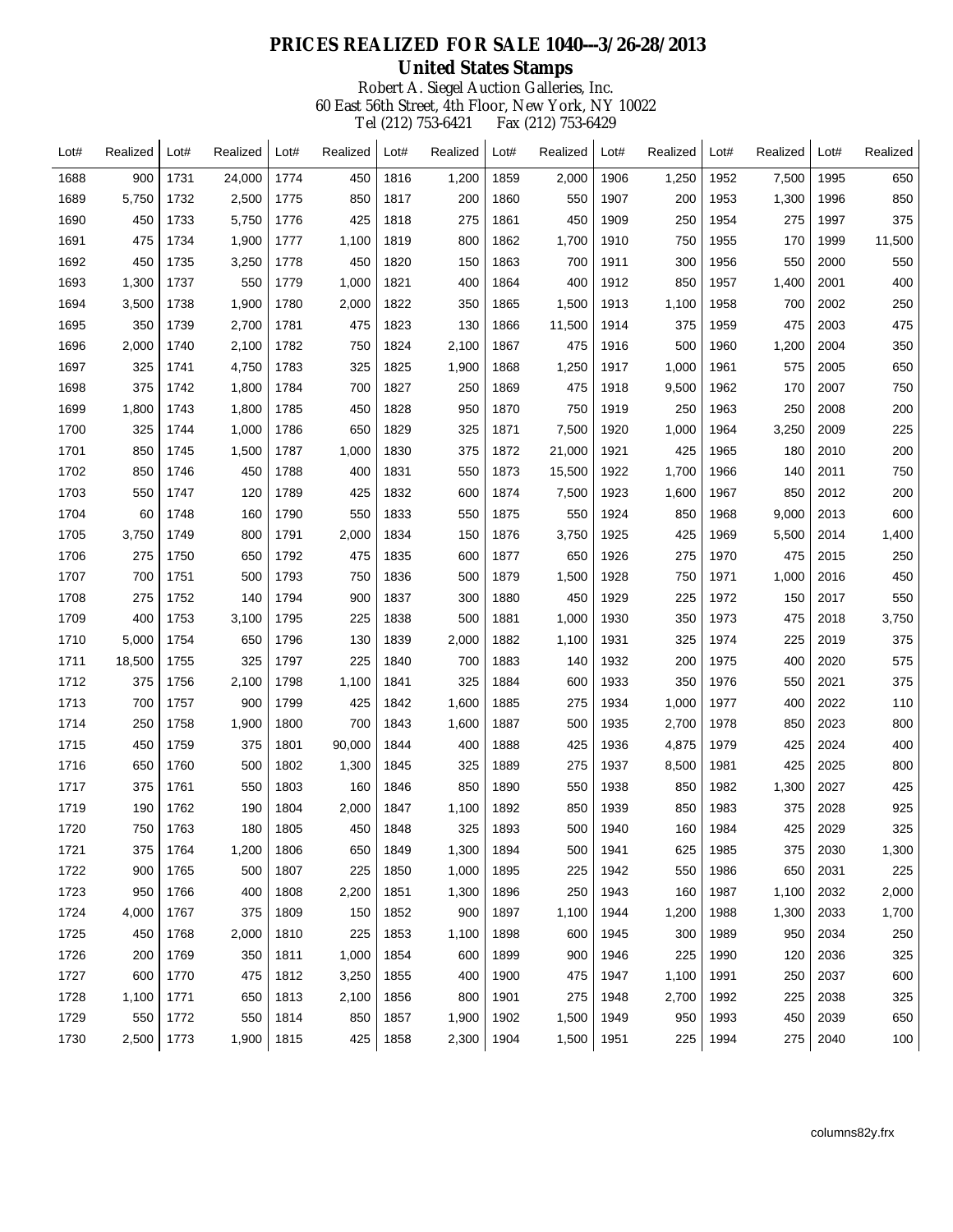| Lot# | Realized | Lot# | Realized | Lot# | Realized | Lot# | Realized | Lot# | Realized | Lot# | Realized | Lot# | Realized | Lot# | Realized |
|------|----------|------|----------|------|----------|------|----------|------|----------|------|----------|------|----------|------|----------|
| 2041 | 600      | 2085 | 450      | 2128 | 400      | 2171 | 160      | 2216 | 275      | 2259 | 275      | 2302 | 550      | 2344 | 350      |
| 2042 | 275      | 2086 | 4,000    | 2129 | 750      | 2172 | 300      | 2217 | 800      | 2260 | 6,250    | 2303 | 350      | 2345 | 750      |
| 2043 | 700      | 2087 | 425      | 2130 | 200      | 2173 | 225      | 2218 | 225      | 2261 | 275      | 2304 | 3,250    | 2346 | 475      |
| 2044 | 225      | 2088 | 7,500    | 2131 | 350      | 2174 | 450      | 2219 | 10,500   | 2262 | 37,500   | 2305 | 2,600    | 2347 | 950      |
| 2045 | 375      | 2089 | 1,000    | 2132 | 650      | 2175 | 325      | 2220 | 750      | 2263 | 350      | 2306 | 600      | 2348 | 300      |
| 2047 | 1,700    | 2090 | 750      | 2133 | 75,000   | 2177 | 1,100    | 2221 | 170      | 2264 | 950      | 2307 | 225      | 2349 | 375      |
| 2048 | 225      | 2091 | 600      | 2134 | 1,700    | 2178 | 200      | 2222 | 15,500   | 2265 | 700      | 2308 | 325      | 2350 | 450      |
| 2049 | 1,600    | 2092 | 3,500    | 2135 | 1,900    | 2180 | 2,000    | 2223 | 9,000    | 2266 | 2,900    | 2309 | 750      | 2351 | 1,100    |
| 2050 | 250      | 2093 | 1,100    | 2136 | 1,500    | 2181 | 425      | 2224 | 250      | 2267 | 900      | 2310 | 2,100    | 2352 | 475      |
| 2051 | 1,700    | 2094 | 600      | 2137 | 900      | 2182 | 650      | 2226 | 1,100    | 2268 | 750      | 2311 | 2,400    | 2353 | 500      |
| 2052 | 375      | 2095 | 950      | 2139 | 375      | 2183 | 400      | 2227 | 2,100    | 2269 | 850      | 2312 | 3,250    | 2354 | 1,400    |
| 2053 | 300      | 2096 | 3,000    | 2140 | 225      | 2184 | 225      | 2228 | 500      | 2270 | 375      | 2313 | 850      | 2355 | 700      |
| 2054 | 300      | 2097 | 1,000    | 2141 | 1,800    | 2185 | 180      | 2229 | 250      | 2271 | 4,500    | 2314 | 850      | 2356 | 700      |
| 2055 | 375      | 2098 | 425      | 2142 | 1,200    | 2186 | 550      | 2230 | 225      | 2272 | 3,750    | 2315 | 13,000   | 2357 | 1,100    |
| 2056 | 300      | 2099 | 900      | 2143 | 900      | 2187 | 180      | 2231 | 650      | 2273 | 1,300    | 2316 | 950      | 2358 | 225      |
| 2057 | 600      | 2100 | 500      | 2144 | 750      | 2188 | 1,600    | 2232 | 500      | 2274 | 750      | 2317 | 1,100    | 2359 | 425      |
| 2059 | 400      | 2101 | 275      | 2145 | 650      | 2189 | 200      | 2233 | 180      | 2276 | 2,200    | 2318 | 650      | 2360 | 700      |
| 2060 | 5,000    | 2102 | 225      | 2146 | 600      | 2190 | 225      | 2234 | 1,200    | 2277 | 450      | 2319 | 1,400    | 2361 | 275      |
| 2061 | 250      | 2103 | 1,500    | 2147 | 300      | 2191 | 200      | 2235 | 1,000    | 2278 | 160      | 2320 | 1,500    | 2362 | 1,000    |
| 2062 | 500      | 2104 | 400      | 2148 | 1,500    | 2192 | 250      | 2236 | 650      | 2279 | 180      | 2321 | 950      | 2363 | 325      |
| 2063 | 11,000   | 2105 | 450      | 2149 | 500      | 2193 | 400      | 2237 | 1,000    | 2280 | 180      | 2322 | 1,400    | 2364 | 300      |
| 2064 | 300      | 2106 | 425      | 2150 | 700      | 2194 | 225      | 2238 | 700      | 2281 | 500      | 2323 | 375      | 2365 | 700      |
| 2065 | 300      | 2107 | 375      | 2151 | 475      | 2195 | 150      | 2239 | 900      | 2282 | 950      | 2324 | 900      | 2366 | 190      |
| 2066 | 130      | 2108 | 600      | 2152 | 700      | 2196 | 550      | 2240 | 325      | 2283 | 160      | 2325 | 850      | 2367 | 1,100    |
| 2067 | 1,500    | 2109 | 400      | 2153 | 400      | 2197 | 500      | 2241 | 400      | 2284 | 350      | 2326 | 450      | 2368 | 2,100    |
| 2068 | 300      | 2111 | 325      | 2154 | 800      | 2198 | 850      | 2242 | 425      | 2285 | 2,100    | 2327 | 1,000    | 2369 | 2,500    |
| 2069 | 250      | 2112 | 325      | 2155 | 250      | 2199 | 800      | 2243 | 350      | 2286 | 3,500    | 2328 | 2,600    | 2370 | 1,000    |
| 2070 | 650      | 2113 | 1,600    | 2156 | 180      | 2200 | 375      | 2244 | 325      | 2287 | 2,200    | 2329 | 950      | 2371 | 225      |
| 2071 | 425      | 2114 | 1,200    | 2157 | 375      | 2201 | 120      | 2245 | 3,000    | 2288 | 2,800    | 2330 | 1,300    | 2372 | 1,200    |
| 2072 | 275      | 2115 | 250      | 2158 | 1,100    | 2202 | 850      | 2246 | 450      | 2289 | 250      | 2331 | 950      | 2373 | 425      |
| 2073 | 250      | 2116 | 250      | 2159 | 500      | 2203 | 400      | 2247 | 325      | 2290 | 170      | 2332 | 2,800    | 2374 | 1,700    |
| 2074 | 1,500    | 2117 | 325      | 2160 | 3,000    | 2204 | 300      | 2248 | 250      | 2291 | 300      | 2333 | 250      | 2375 | 375      |
| 2075 | 1,100    | 2118 | 225      | 2161 | 425      | 2205 | 170      | 2249 | 2,200    | 2292 | 550      | 2334 | 1,200    | 2376 | 1,600    |
| 2076 | 1,000    | 2119 | 225      | 2162 | 200      | 2206 | 800      | 2250 | 400      | 2293 | 3,000    | 2335 | 1,100    | 2377 | 27,000   |
| 2077 | 900      | 2120 | 1,600    | 2163 | 350      | 2207 | 170      | 2251 | 475      | 2294 | 2,100    | 2336 | 650      | 2378 | 12,000   |
| 2078 | 850      | 2121 | 1,300    | 2164 | 160      | 2208 | 110      | 2252 | 350      | 2295 | 2,400    | 2337 | 425      | 2379 | 21,000   |
| 2079 | 1,000    | 2122 | 275      | 2165 | 160      | 2209 | 200      | 2253 | 225      | 2296 | 1,100    | 2338 | 250      | 2380 | 9,000    |
| 2080 | 800      | 2123 | 250      | 2166 | 1,900    | 2210 | 190      | 2254 | 2,200    | 2297 | 2,300    | 2339 | 2,000    | 2381 | 23,000   |
| 2081 | 700      | 2124 | 800      | 2167 | 1,800    | 2212 | 225      | 2255 | 1,700    | 2298 | 1,100    | 2340 | 900      | 2382 | 5,500    |
| 2082 | 700      | 2125 | 275      | 2168 | 700      | 2213 | 120      | 2256 | 375      | 2299 | 650      | 2341 | 375      | 2383 | 8,500    |
| 2083 | 350      | 2126 | 150      | 2169 | 1,100    | 2214 | 650      | 2257 | 1,500    | 2300 | 2,000    | 2342 | 800      | 2384 | 7,500    |
| 2084 | 1,100    | 2127 | 190      | 2170 | 425      | 2215 | 650      | 2258 | 850      | 2301 | 475      | 2343 | 3,250    | 2385 | 1,900    |